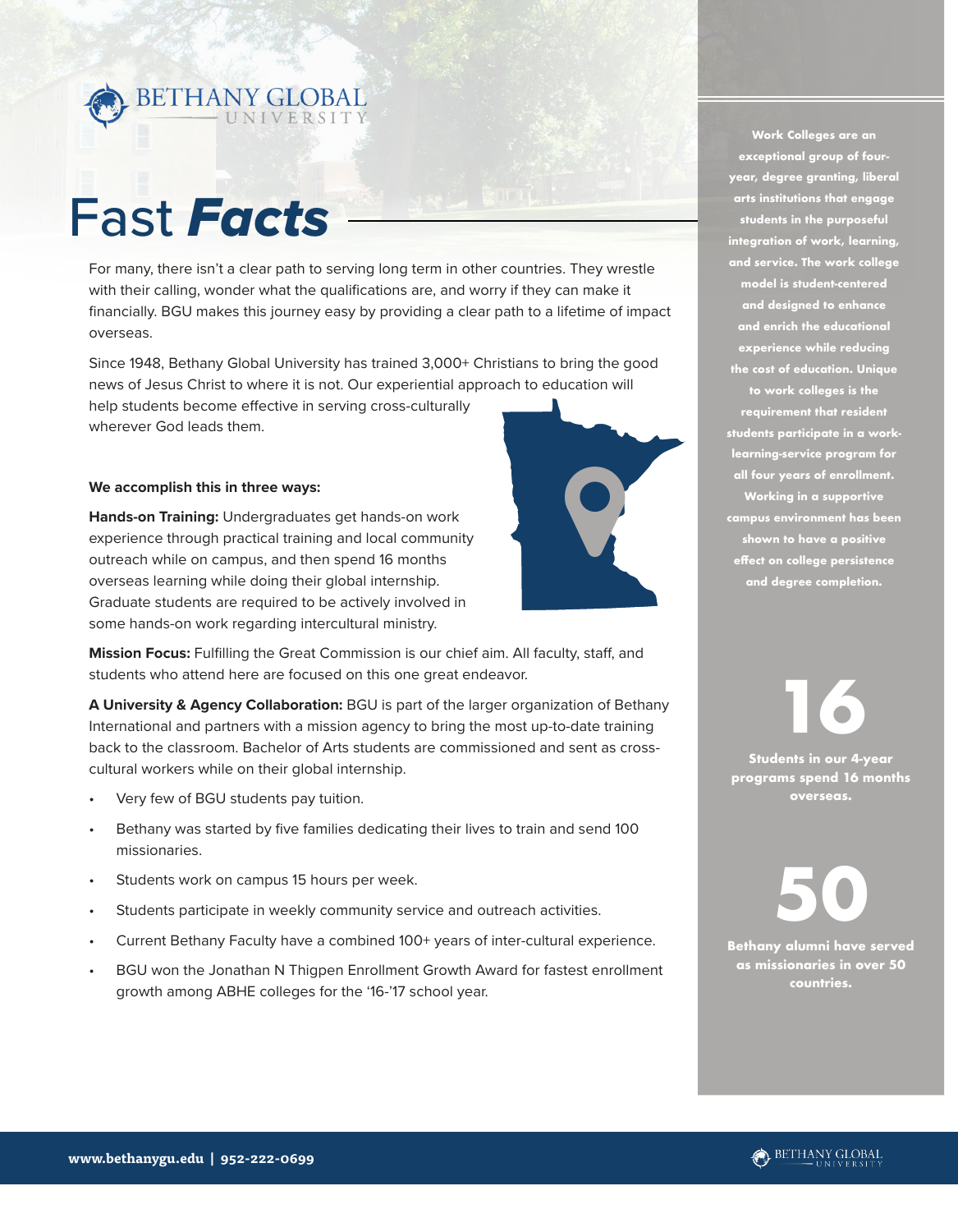

AN EDUCATION THAT WORKS

Promoting the purposeful integration of Work – Learning – Service

#### LOW DEBT & CAREER READY\*

49.6%

**of 2018 graduates had ZERO debt!**

#### 69%

**of 2018 graduates had less than \$10,000 in student loan debt**

#### 64.8%

**of full-time degree seeking students are PELL eligible**

5000 **The number of** 

**full-time students participating in the comprehensive work-learningservice program (per federal regulation).**

13:1

**The average student faculty ratio**

**\*data compiled in Fall 2018 from all WCC member institutions**

#### WHAT EMPLOYERS WANT

- *1. Problem solving skills*
- *2. Ability to work in a team*
- *3. Communication skills (written)*
- *4. Leadership*
- *5. Strong work ethic*
- *6. Analytical skills*
- *7. Communication skills (verbal)*
- *8. Initiative*
- *9. Detail oriented*
- *10. Flexibility and adaptability*

#### WORK COLLEGES PREPARE AND DELIVER



91%

**of the respondents\* agreed that the Work Program experience helped to develop/ strengthen problemsolving skills.**



87%

**of the respondents\* agreed that the Work Program experience helped to develop/strengthen skills for working cooperatively in groups/teams.**



90%

**of the respondents\* agreed that the Work Program experience helped to develop/strengthen communication skills.**



**of the respondents\* agreed that the Work Program experience helped to develop/strengthen leadership skills.**



**of the respondents\* agreed that the Work Program experience helped to develop/strengthen work ethic.**

**\*Spring 2018 Graduates from Berea College, Blackburn College, College of the Ozarks, and Warren Wilson College.**

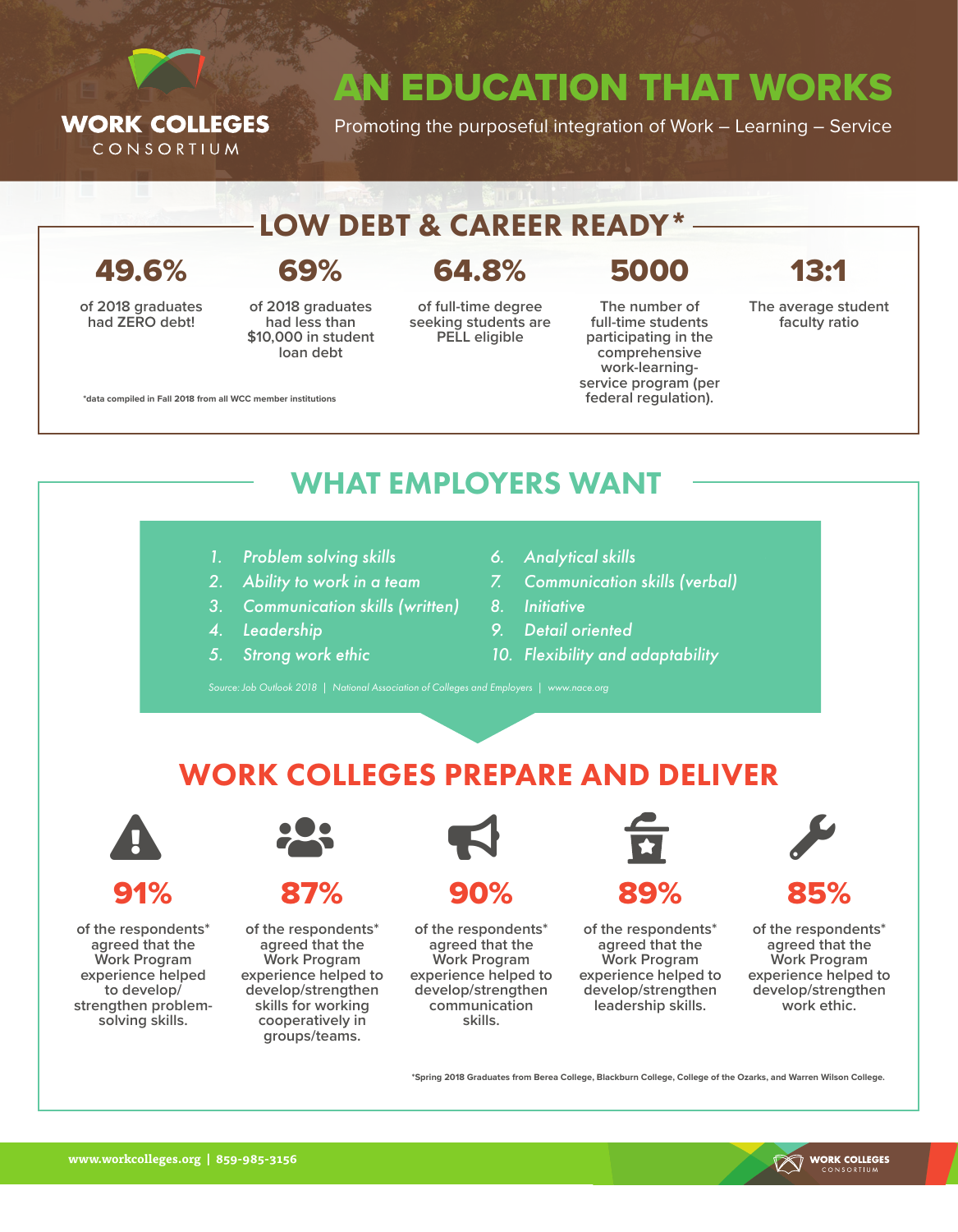

### *By the Numbers*



cross-culturally through internships and/or long-term mission service







**\$6,6** The amount of the federal

work college award and/or PT scholarship per student







## 100+ Years

The cumulative time faculty have served in other countries and cultures